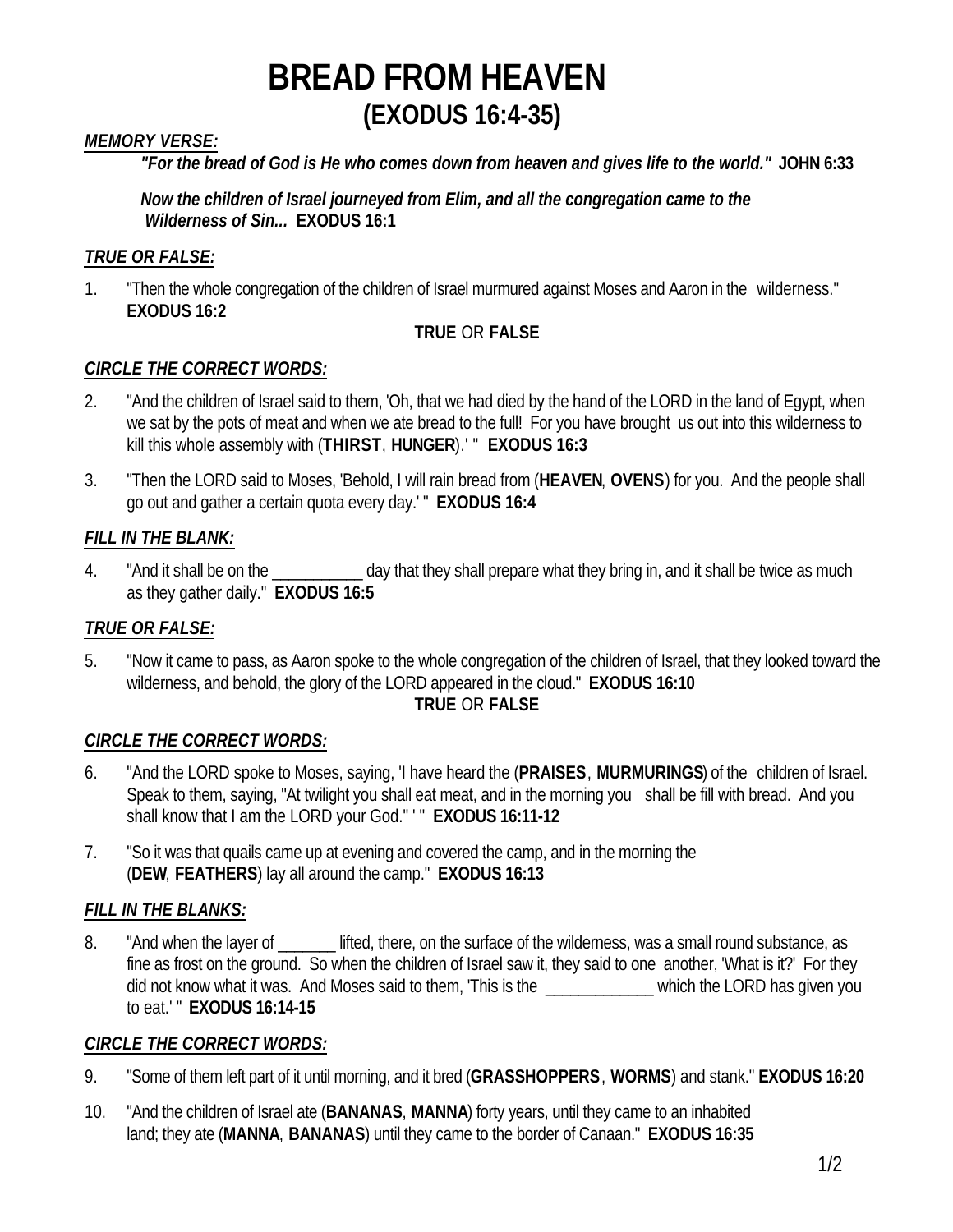### *MEMORY VERSE:*

*"For the bread of God is He who comes down from heaven and gives life to the world."* **JOHN 6:33**

*Now the children of Israel journeyed from Elim, and all the congregation came to the Wilderness of Sin...* **EXODUS 16:1**

#### *TRUE OR FALSE:*

1. "Then the whole congregation of the children of Israel murmured against Moses and Aaron in the wilderness." **EXODUS 16:2**

#### **TRUE** OR **FALSE**

#### *FILL IN THE BLANKS:*

- 2. "And the children of Israel said to them, 'Oh, that we had died by the hand of the LORD in the land of Egypt, when we sat by the pots of meat and when we ate bread to the full! For you have brought us out into this wilderness to kill this whole assembly with \_\_\_\_\_\_\_\_\_\_\_\_\_\_\_\_.' " **EXODUS 16:3**
- 3. "Then the LORD said to Moses, 'Behold, I will rain bread from \_\_\_\_\_\_\_\_\_\_\_\_\_\_\_ for you. And the people shall go out and gather a certain quota every day.' " **EXODUS 16:4**
- 4. "And it shall be on the same and a day that they shall prepare what they bring in, and it shall be twice as much as they gather daily." **EXODUS 16:5**

#### *TRUE OR FALSE:*

5. "Now it came to pass, as Aaron spoke to the whole congregation of the children of Israel, that they looked toward the wilderness, and behold, the glory of the LORD appeared in the cloud." **EXODUS 16:10**

#### **TRUE** OR **FALSE**

#### *CIRCLE THE CORRECT WORDS:*

- 6. "And the LORD spoke to Moses, saying, 'I have heard the (**PRAISES**, **MURMURINGS**) of the children of Israel. Speak to them, saying, "At twilight you shall eat meat, and in the morning you shall be fill with bread. And you shall know that I am the LORD your God." ' " **EXODUS 16:11-12**
- 7. "So it was that quails came up at evening and covered the camp, and in the morning the (**DEW**, **FEATHERS**) lay all around the camp." **EXODUS 16:13**

#### *FILL IN THE BLANKS:*

- 8. "And when the layer of **Lately lifted, there, on the surface of the wilderness**, was a small round substance, as fine as frost on the ground. So when the children of Israel saw it, they said to one another, 'What is it?' For they did not know what it was. And Moses said to them, 'This is the \_\_\_\_\_\_\_\_\_\_\_\_\_\_\_ which the LORD has given you to eat.' " **EXODUS 16:14-15**
- 9. "Some of them left part of it until morning, and it bred \_\_\_\_\_\_\_\_\_\_\_\_\_ and stank." **EXODUS 16:20**
- 10. "And the house of Israel called its name \_\_\_\_\_\_\_\_\_\_\_\_\_\_. And it was like white coriander seed, and the taste of it was like wafers made with honey." **EXODUS 16:31**
- 11. "And the children of Israel ate manna \_\_\_\_\_\_\_\_\_\_ years until they came to an inhabited land; they ate manna until they came to the border of Canaan." **EXODUS 16:35**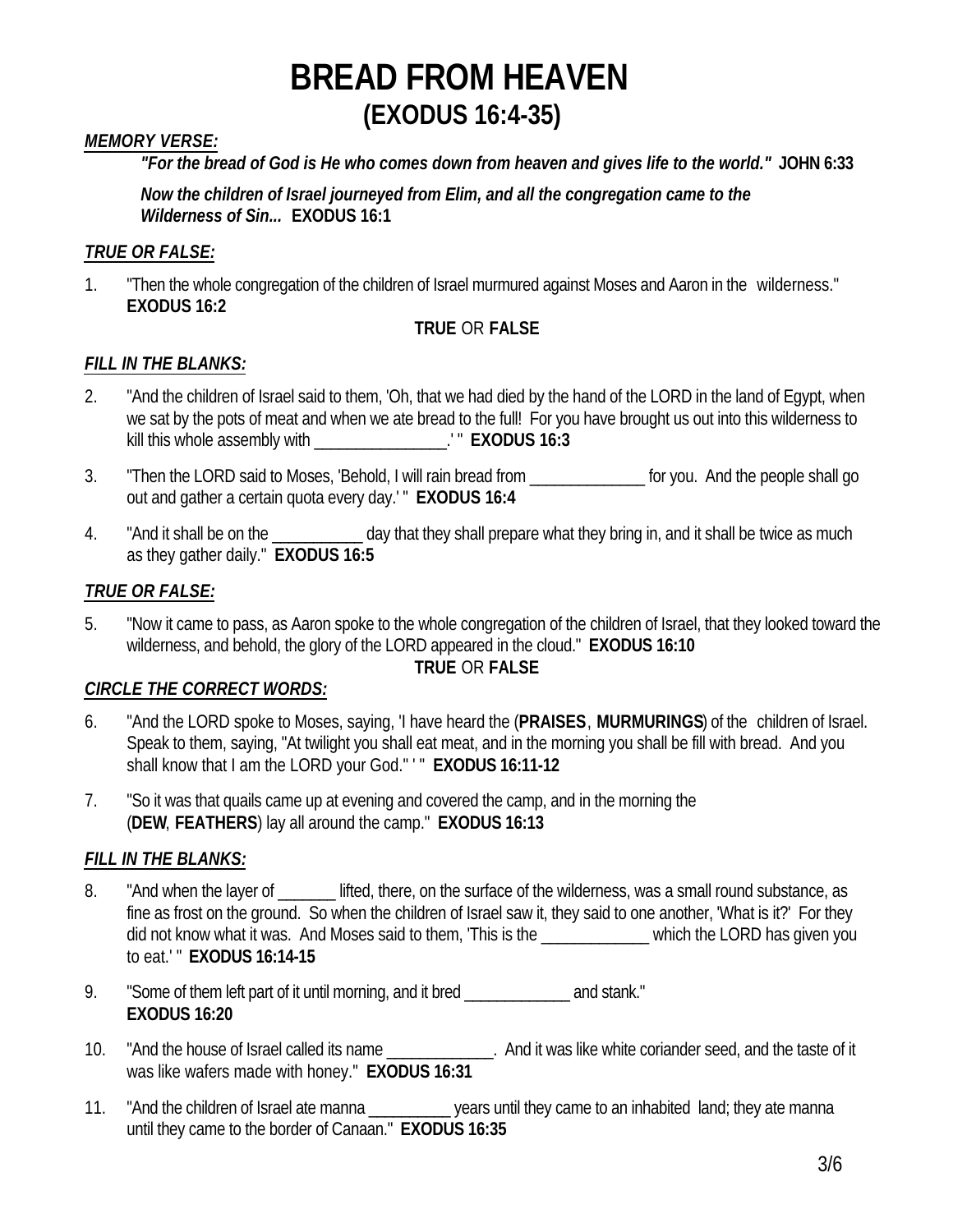

"And the children of Israel did eat manna forty years, until they came to a land inhabited; they did eat manna, until they came unto the borders of the land of Canaan." **EXODUS 16:35**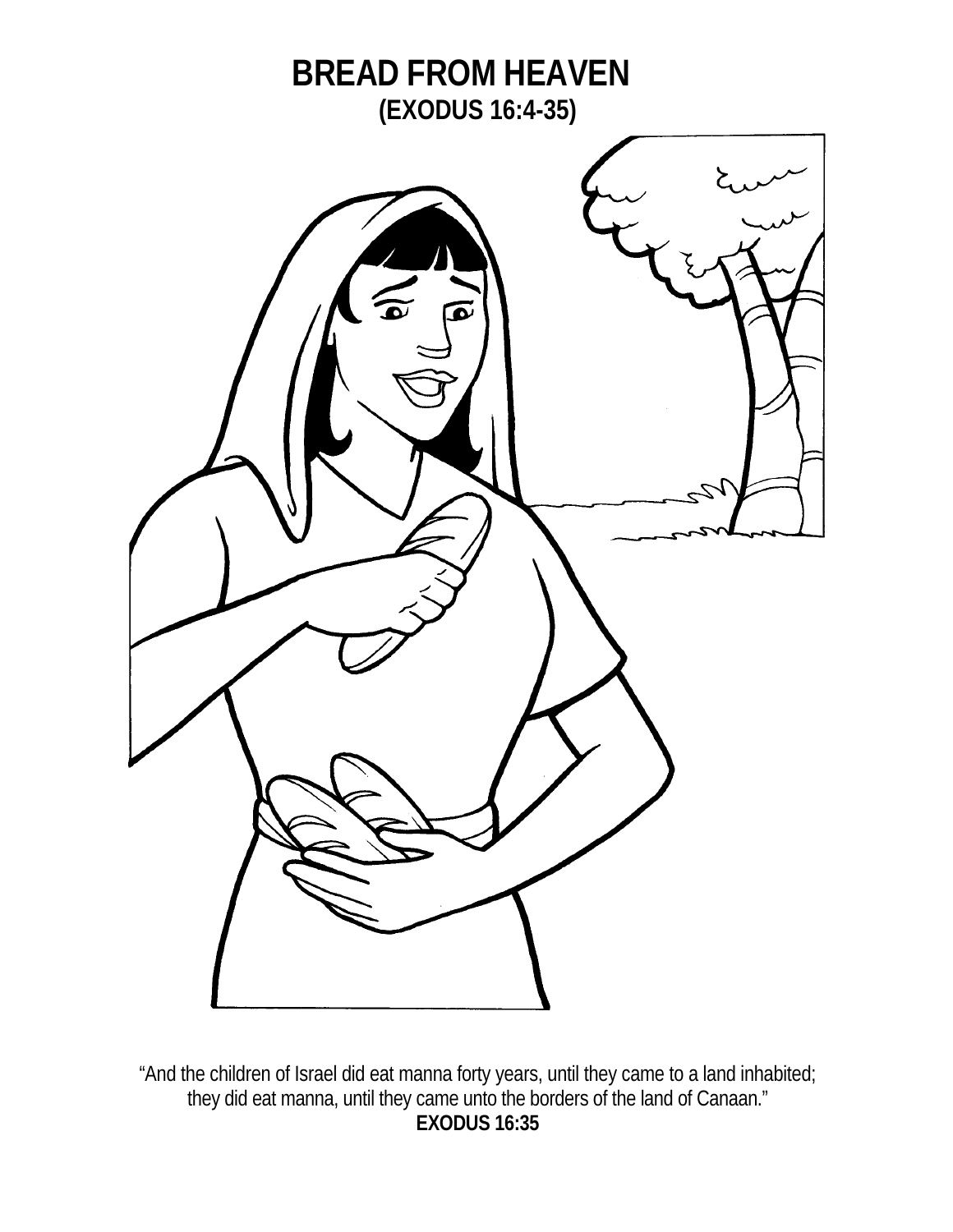|   |  |  | I SMROWNSVSMPMBP              |  |                               |  |  |  |
|---|--|--|-------------------------------|--|-------------------------------|--|--|--|
| O |  |  | GDZKZRTFMPWEDN                |  |                               |  |  |  |
|   |  |  | V F E K E K P F O L A Z W D U |  |                               |  |  |  |
|   |  |  | Q M O S E S I A R V E N U R O |  |                               |  |  |  |
|   |  |  | ZHNEVAEHTOJANCN               |  |                               |  |  |  |
|   |  |  | U A P K N C Q Y Y J H W R A L |  |                               |  |  |  |
|   |  |  | B W Z Q J T D Y M H T X I S L |  |                               |  |  |  |
|   |  |  | R R C J T I J O A J G B F G I |  |                               |  |  |  |
|   |  |  | ESGNIRUMRUMRIRM               |  |                               |  |  |  |
|   |  |  |                               |  |                               |  |  |  |
|   |  |  |                               |  | A P C B E F I L Z E E E M G S |  |  |  |
|   |  |  | DEQBEOQFSAUGGNZ               |  |                               |  |  |  |
|   |  |  | A S I R J T R V H W W N Y G F |  |                               |  |  |  |
|   |  |  | WILDERNESSDUPZP               |  |                               |  |  |  |
|   |  |  | N G W B Z A I M M L W H Y J G |  |                               |  |  |  |
|   |  |  | MDUOLCLSNZYGODK               |  |                               |  |  |  |

| <b>BREAD</b> | GOD           | LIFE              | <b>SIXTH</b>      |
|--------------|---------------|-------------------|-------------------|
| <b>CLOUD</b> | <b>HEAVEN</b> | <b>MANNA</b>      | <b>WILDERNESS</b> |
| <b>DEW</b>   | <b>HUNGER</b> | <b>MOSES</b>      | <b>WORMS</b>      |
| <b>FORTY</b> | <b>ISRAEL</b> | <b>MURMURINGS</b> |                   |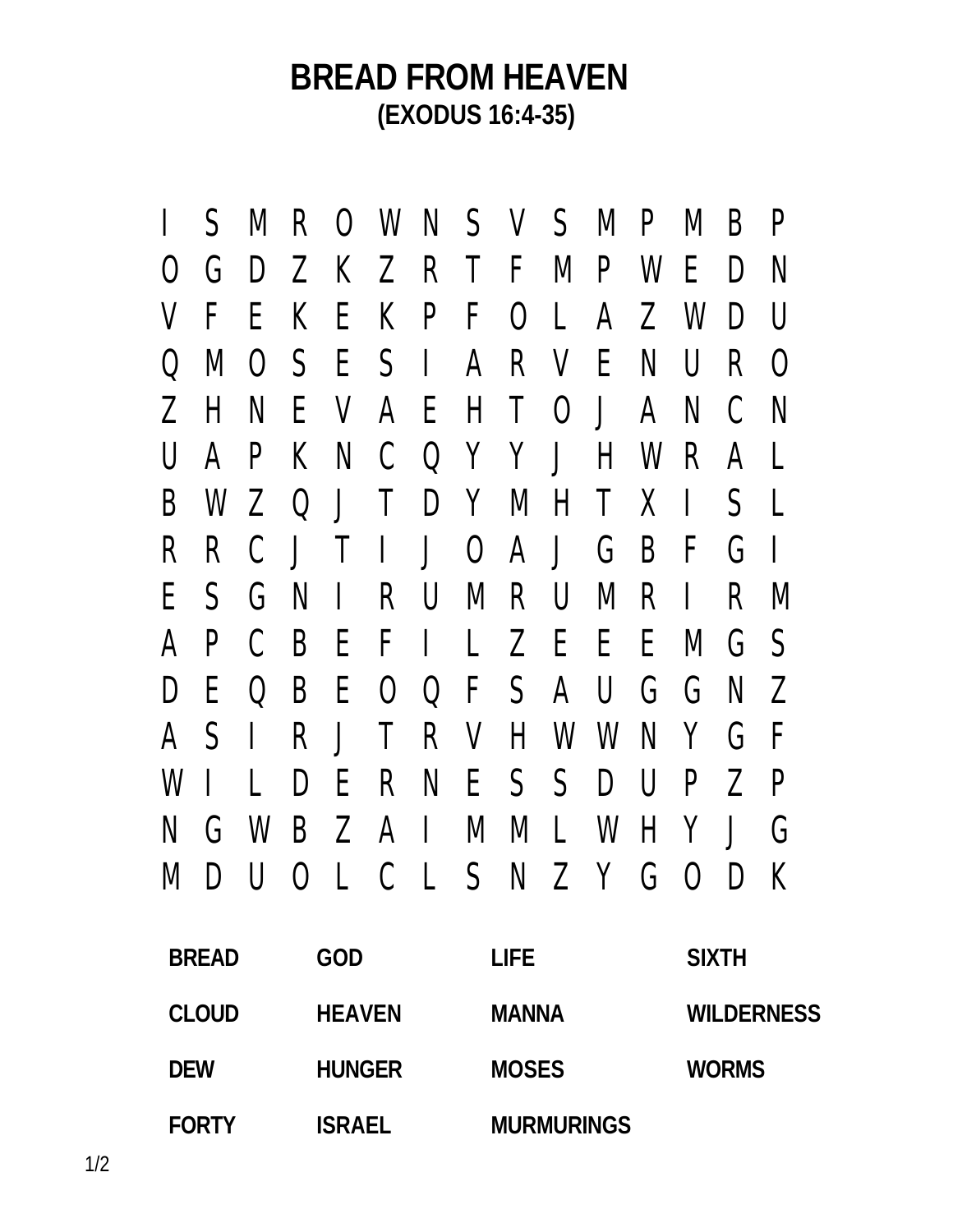B P V V Q L E O H A T I G G C W U E L S K K D C J P M B A A R Y W D H W D H A P K S D A I U R H U H E A V E N Z L T O T O P S L W T D E U U R B A V R O U L A W J P Z M C I W F G E W B F H T X I S P B Q R Z O R N L V T N P P U B L E A R S I S X O Z T O Q D T N U P T G E A F U A H P O W M C D W I E Q N H O C M S L W D J M S H M A N N A D R K Y M Z D G Y Q Y Y B L Q F J Y X O D X N F J U Q N H N S K B B I M W T I N Q N B E O H N I X I M P O K R Q Y R T H C A C L S K Y R O S M G H W L E J O A I U Y C O K S M U I V L K S V H S A F L U J Q D J S K A M R U S G S J T Q W D B A K U W W E R S R F U E P R X Y E T R Z F S Q K L S E V U Y A J S V W D V N D Z F M T I S O N Y M J D M O N E O P A A O T J F I S M C W W D D G T G A A R O N N G E H E I G V W U F W O W D L A B S Z K Q T T P A H C L N B T V I

| <b>AARON</b> | <b>FORTY</b>  | <b>ISRAEL</b> | <b>MURMURINGS</b> |
|--------------|---------------|---------------|-------------------|
| <b>BREAD</b> | GOD           | LIFE.         | <b>SIXTH</b>      |
| <b>CLOUD</b> | <b>HEAVEN</b> | <b>MANNA</b>  | <b>WILDERNESS</b> |
| <b>DEW</b>   | <b>HUNGER</b> | <b>MOSES</b>  | <b>WORMS</b>      |